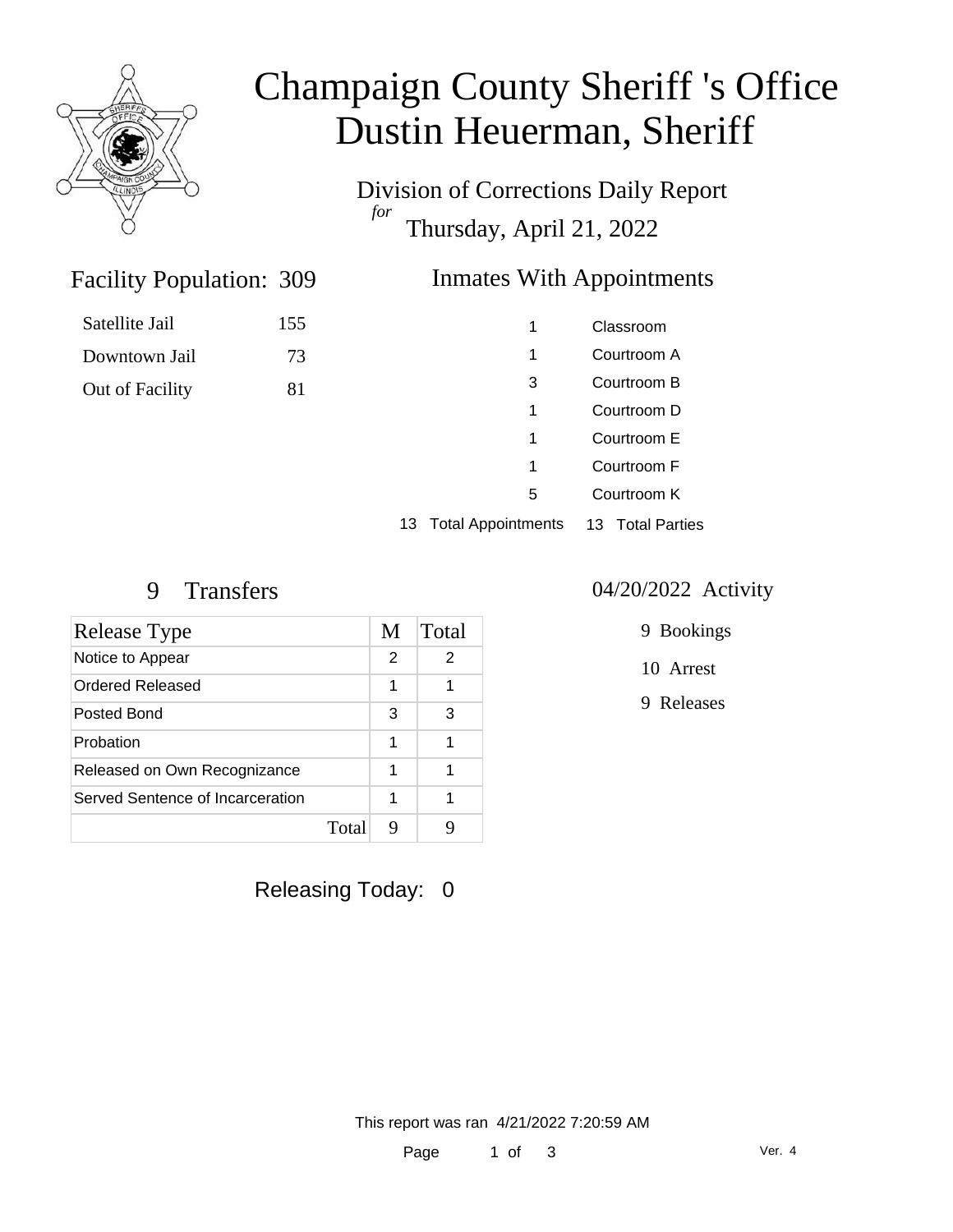

# Champaign County Sheriff 's Office Dustin Heuerman, Sheriff

Division of Corrections Daily Report *for* Thursday, April 21, 2022

#### Custody Status Count

- Civil Sentenced CCCC 1
- Electronic Home Dentention 13
	- Felony Arraignment 4
		- Felony Other 1
	- Felony Pre-Sentence 8
		- Felony Pre-Trial 233
	- Felony Pre-Trial DUI 6
	- Felony Sentenced CCSO 3
	- Felony Sentenced IDOC 21
		- Hold Other 1
		- Hold Sentenced IDOC 1
		- Misdemeanor Pre-Trial 8
- Misdemeanor Sentenced CCSO 1
	- Petition to Revoke 2
	- Remanded to DHS 5
	- Traffic Sentenced CCSO 1
		- Total 309

This report was ran 4/21/2022 7:20:59 AM